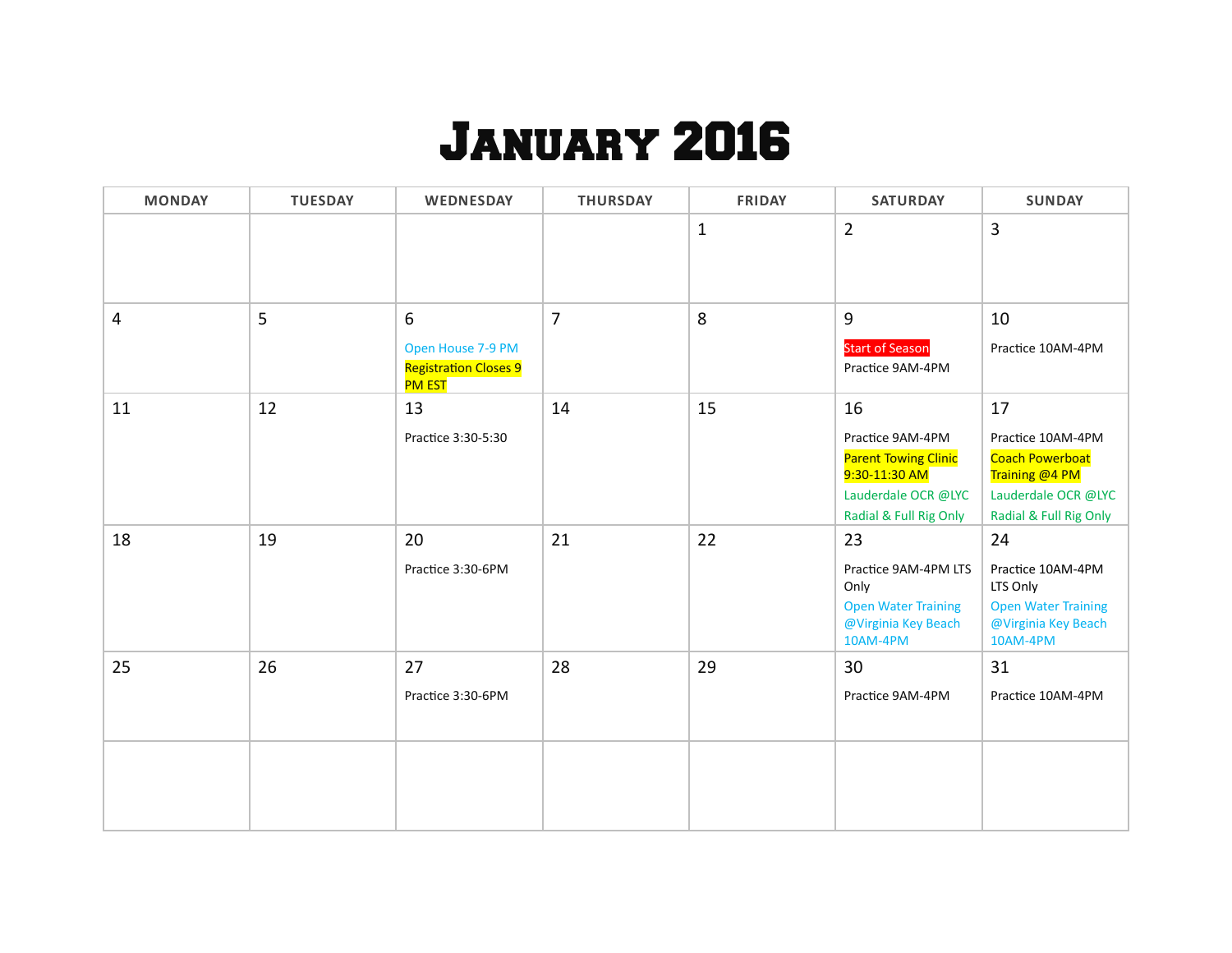## February 2016

| <b>MONDAY</b> | <b>TUESDAY</b> | WEDNESDAY                                                  | <b>THURSDAY</b>                       | <b>FRIDAY</b>                         | <b>SATURDAY</b>                                                               | <b>SUNDAY</b>                                                                  |
|---------------|----------------|------------------------------------------------------------|---------------------------------------|---------------------------------------|-------------------------------------------------------------------------------|--------------------------------------------------------------------------------|
| $\mathbf{1}$  | $\overline{2}$ | 3<br>Practice 3:30-6PM                                     | $\overline{4}$                        | 5                                     | 6<br>Practice 9AM-4PM LTS<br>Only<br><b>Valentine's Day</b>                   | $\overline{7}$<br>Practice 10AM-4PM<br>LTS Only                                |
|               |                |                                                            |                                       |                                       | Regatta @SPYC                                                                 | <b>Valentine's Day</b><br>Regatta @SPYC                                        |
| 8             | 9              | 10                                                         | 11                                    | 12                                    | 13                                                                            | 14                                                                             |
|               |                | Practice 3:30-6PM                                          |                                       | <b>Coconut Grove Art</b><br>Festival  | Practice 9AM-4PM<br>Open Water Training@<br>Virgina Key Beach 10<br><b>AM</b> | Practice 10AM-4PM<br><b>Open Water</b><br>Training@ Virgina Key<br>Beach 10 AM |
|               |                |                                                            |                                       |                                       | <b>Coconut Grove Arts</b><br>Festival                                         | <b>Coconut Grove Art</b><br>Festival                                           |
| 15            | 16             | 17                                                         | 18                                    | 19                                    | 20                                                                            | 21                                                                             |
|               |                | Practice 3:30-6PM<br><b>Laser Midwinters East</b><br>@ CYC | <b>Laser Midwinters East</b><br>@ CYC | <b>Laser Midwinters East</b><br>@ CYC | Practice 9AM-4PM<br><b>Laser Midwinters East</b><br>@ CYC                     | Practice 10AM-4PM<br><b>Laser Midwinters East</b><br>@ CYC                     |
| 22            | 23             | 24                                                         | 25                                    | 26                                    | 27                                                                            | 28                                                                             |
|               |                | Practice 3:30-6PM                                          |                                       |                                       | Practice 9AM-4PM LTS<br>Only<br><b>Buccaneer Blast</b><br>@UKSC               | Practice 10AM-4PM<br>LTS Only<br><b>Buccaneer Blast</b><br>@UKSC               |
| 29            |                |                                                            |                                       |                                       |                                                                               |                                                                                |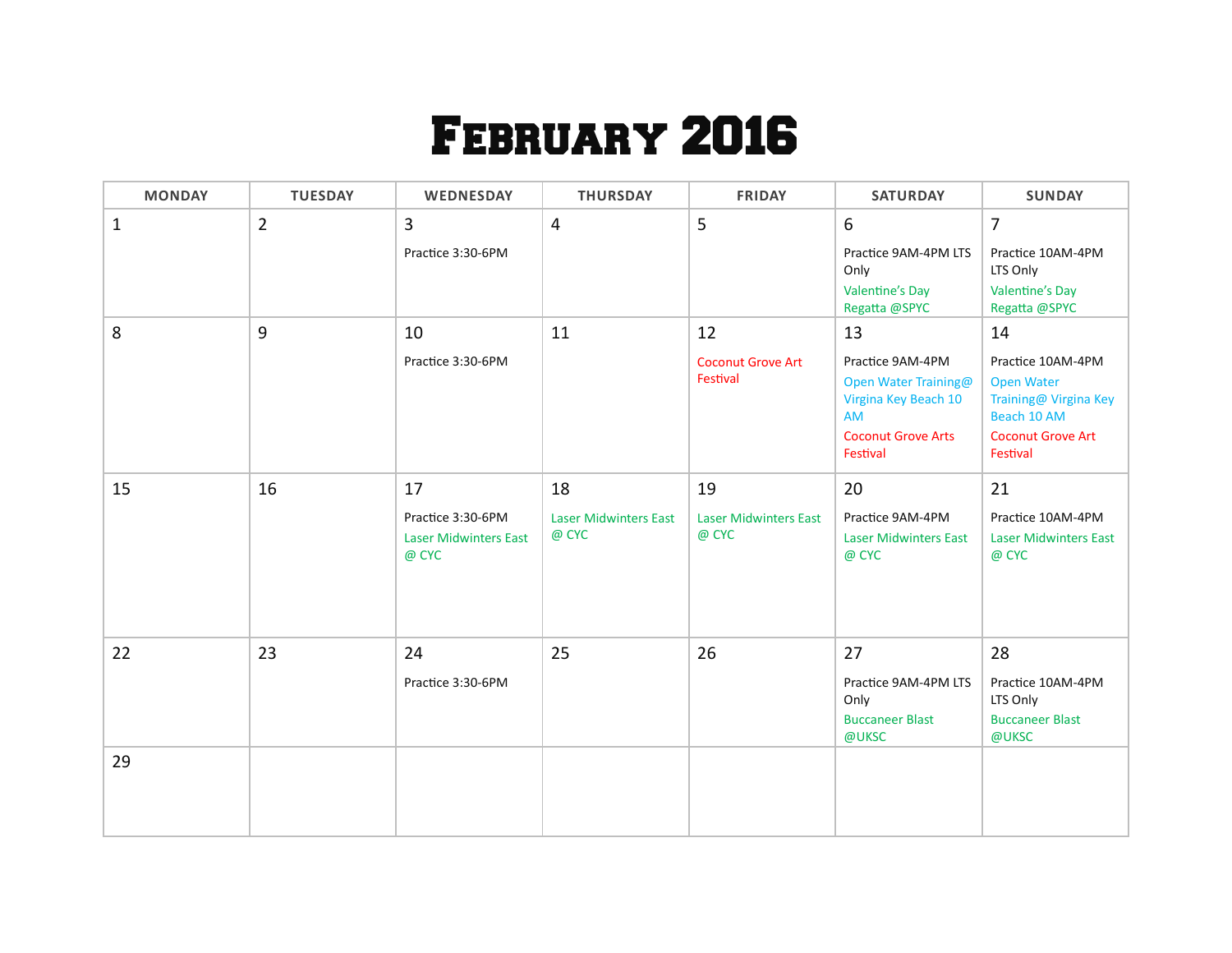## **MARCH 2016**

| <b>MONDAY</b>            | <b>TUESDAY</b>           | WEDNESDAY                           | <b>THURSDAY</b>          | <b>FRIDAY</b>            | <b>SATURDAY</b>                                                                                      | <b>SUNDAY</b>                                                                                      |
|--------------------------|--------------------------|-------------------------------------|--------------------------|--------------------------|------------------------------------------------------------------------------------------------------|----------------------------------------------------------------------------------------------------|
|                          | $\mathbf{1}$             | $\overline{2}$<br>Practice 3:30-6PM | 3                        | 4                        | 5<br><b>Open Water Training</b><br>@Virginia Key Beach<br>10AM-4PM                                   | 6<br><b>Open Water Training</b><br>@Virginia Key Beach<br>10AM-4PM                                 |
| 7                        | 8                        | 9<br>Practice 3:30-6PM              | 10                       | 11                       | 12<br>Practice 9AM-4PM LTS<br>Only<br><b>Sunshine State</b><br>Champs @KBYC<br><b>FLIP FLOP FETE</b> | 13<br>Practice 10AM-4PM<br>LTS Only<br><b>Sunshine State</b><br>Champs @KBYC<br><b>BBYRA OD #7</b> |
| 14                       | 15                       | 16<br>Practice 3:30-6PM             | 17                       | 18                       | 19<br>Practice 9AM-4PM LTS<br>Only<br>Spring Fling @ CRYC                                            | 20<br>Practice 10AM-4PM<br>LTS Only<br>Spring Fling @ CRYC                                         |
| 21<br><b>Spring Camp</b> | 22<br><b>Spring Camp</b> | 23<br><b>Spring Camp</b>            | 24<br><b>Spring Camp</b> | 25<br><b>Spring Camp</b> | 26<br>Practice 9AM-4PM                                                                               | 27<br>Practice 10AM-4PM                                                                            |
| 28                       | 29                       | 30<br>Practice 3:30-6PM             | 31                       |                          |                                                                                                      |                                                                                                    |